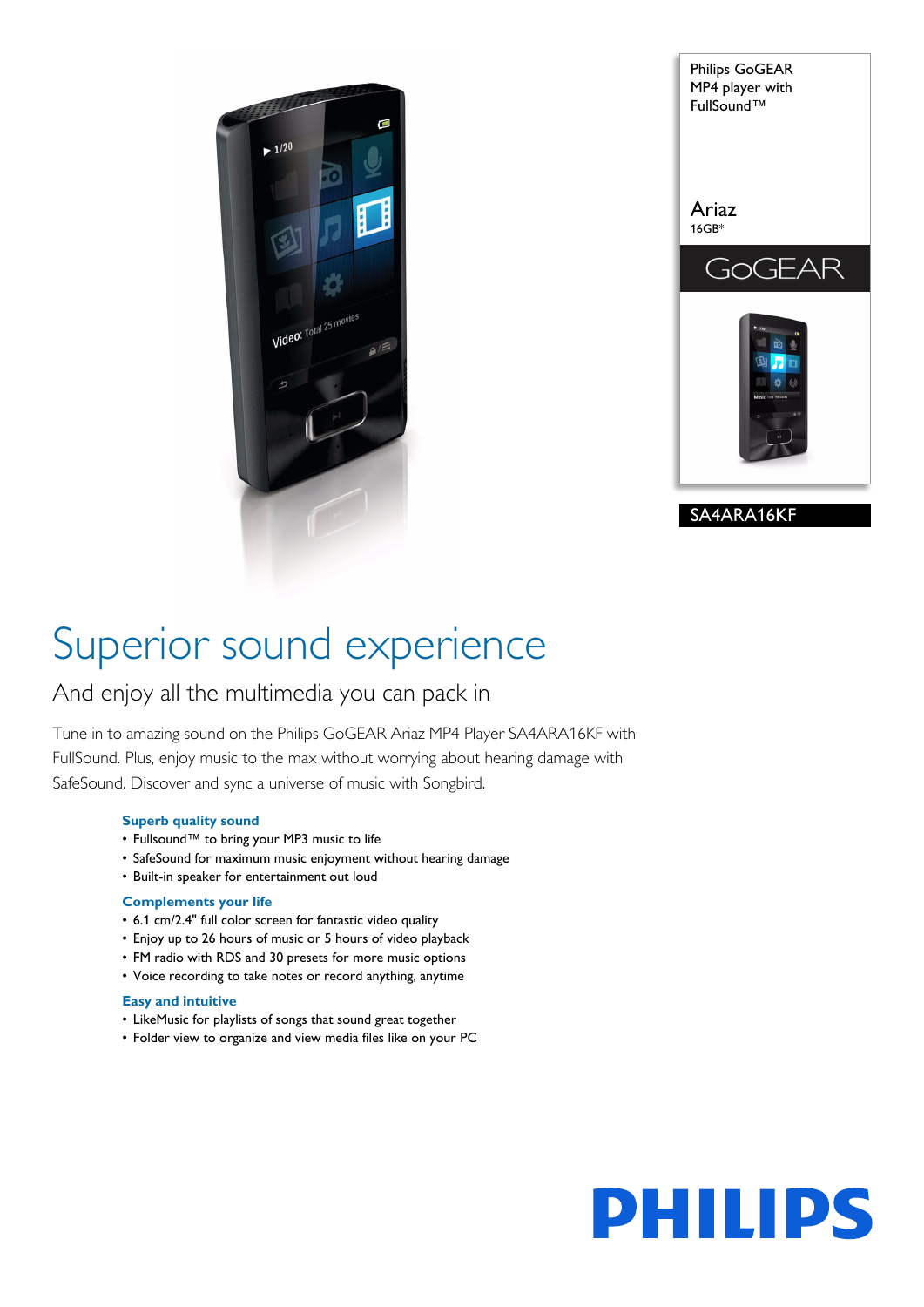#### MP4 player Ariaz 16GB\*

#### SA4ARA16KF/12

## **Highlights**

#### **FullSound™**



Philips' innovative FullSound technology faithfully restores sonic details to compressed MP3 music, dramatically enriching and enhancing it, so you can experience CD music without any distortion. Based on an audio post-processing algorithm, FullSound combines Philips' renowned expertise in music reproduction with the power of the latest generation Digital Signal Processor (DSP). The result is fuller bass with more depth and impact, boosted voice and instrument clarity, and rich detail. Rediscover your compressed MP3 music in true-to-life sound that will touch your soul and move your feet.

#### **SafeSound**



Now you can enjoy your music freely and fully without worrying about the risk of hearing damage. Created by Philips, SafeSound consistently analyzes the sound level on your Philips GoGear MP3 player and alerts you if the volume and exposure could have possible impact on your long-term hearing. You can take action by adjusting the volume to a lower level or allow SafeSound to automatically regulate the volume for you – no need to fiddle with any settings. In addition, SafeSound provides daily and weekly overviews of your sound exposure so you can take better charge of your hearing health.

#### **Built-in speaker**



Go places with your GoGEAR player and have it sing out loud. The player comes with a builtin speaker that is powerful and precise, letting you enjoy and share sensational music and movie experiences – anywhere, everywhere. It takes away the hassle of hooking up external speakers, making the pleasure of sharing so much more delightful. GoGEAR turns up the enjoyment in entertainment.

#### **6.1 cm/2.4" full color screen**



A 6.1 cm/2.4" high resolution screen on your GoGEAR Ariaz offers excellent video quality and crisp, vivid images. Together with a full color menu, the large screen allows easy navigation of media files to complete the package for a all-round multimedia experience on the go.

#### **26-hour music or 5-hour video**



Philips offers you boundless entertainment. Your GoGEAR player comes with a compact built-in rechargeable battery for long-lasting power. Enjoy up to 26 hours of music, or 5 hours of video playback on a single charge. Just plug the power cable in to recharge the player – it's that simple.

#### **FM radio with RDS/ 30 presets**



FM radio with RDS and 30 presets for more music options.

#### **Voice recording**



Voice recording converts your GoGear player into a handy dictation machine. Besides playing music or listening to radio, you can also record notes or reminders for work or school, record shopping lists and phone numbers – even song lyrics. By pressing the recording button and speaking into the built-in microphone, voice messages are compressed and stored in the built-in internal memory. Voice recording gives you a highly portable voice recorder allowing you to record anything, anytime and anywhere!